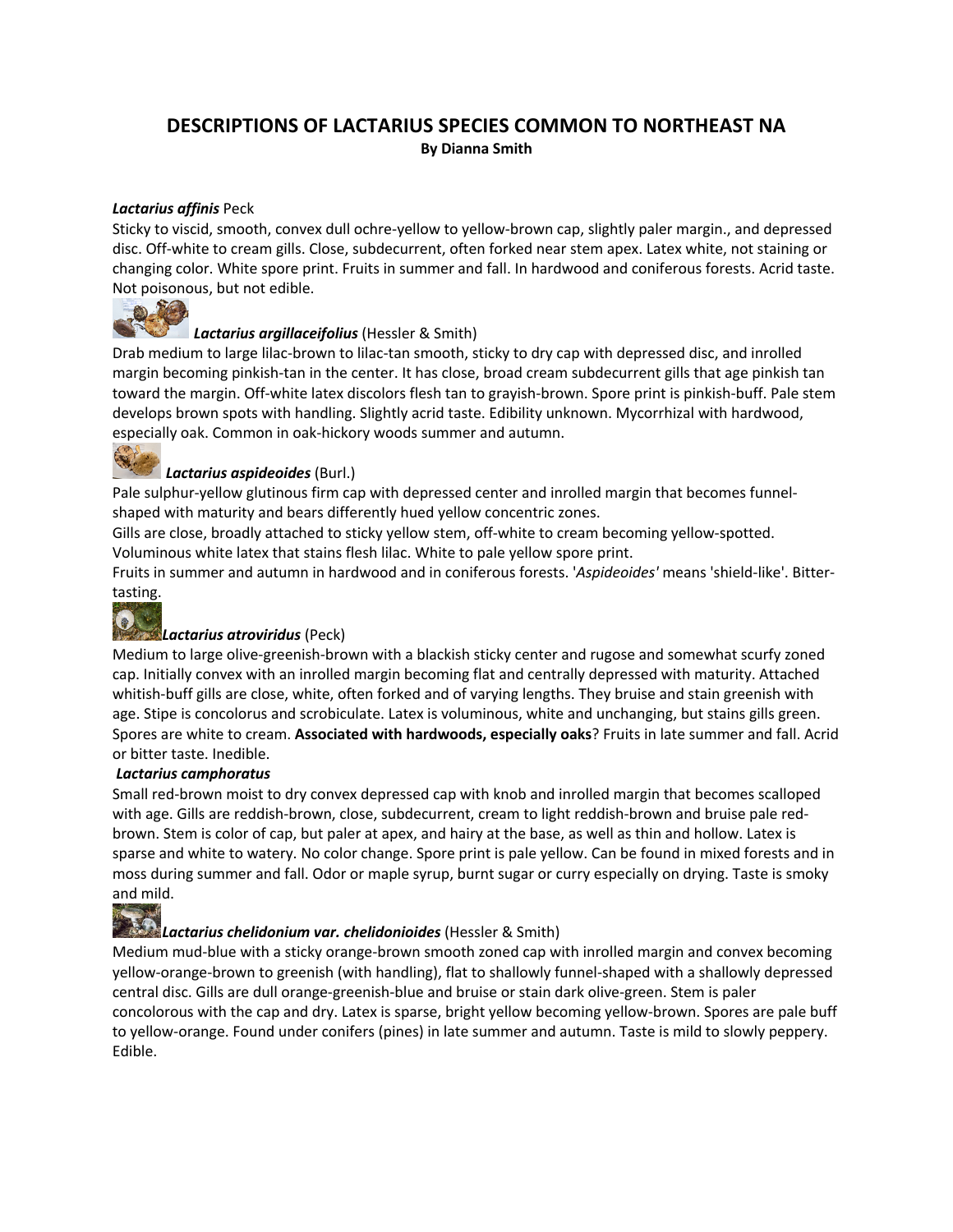

#### *Lactarius chrysorrheus* (Fr.)

Small to medium smooth, faintly zoned, viscid white-cinnamon-buff convex cap becoming flat with watery orange-cinnamon spots especially in the central sticky depression. Flesh is white. Whitish-buff to pale yellow close gills. No spotting or staining on gills. Stem is off-white-pinkish and dry. Voluminous cream-white latex turns yellow immediately on exposure to air. Spore print is pale buff to yellowish. Under hardwoods, especially oaks, in late summer and fall. Acrid taste. Poisonous.

## *Lactarius cinereus* (Peck)

This is small and has a sticky pale cream-gray-brown glabrous cap with a depressed darker sometimes olivaceous center and paler incurved margin, which becomes flattish and slightly vase-shaped at maturity. Gills are whitish then cream colored, close, narrow, or varying lengths and subdecurrent. Stipe is concolorous with cap only paler, especially at the apex, becomes hollow and base is slightly clavate. Latex white becoming whey-like, but scanty to moderate and mild to somewhat acrid and dries pale cream. Spore print is cream. Found growing in association with beech summer through autumn. Inedible.

### *Lactifluus corrugis* (Peck) "Corrugated Milky Cap"

Medium to large pruinose convex, dry dark brownish-red cap with a shallow depression becoming deeply rugose (wrinkled) and flat to somewhat funnel-shaped with maturity. It has attached to somewhat decurrent close buff gills that become orange-brown with age. Stipe is smooth, pruinose, firm and paler but concolorous with the cap. Off-white flesh color. Latex is voluminous and unchanging, but stains tissues brown (like *L. volemus*, and *L. luteolus*). Handling also stains tissues brown. Spore print is white. Found under hardwoods in summer and fall. Lacks distinctive odor or smells vaguely fishy. Taste is mild. Choice edible.

#### *Lactarius croceus* (Burlingham)

Medium bright orange faint to moderately zoned, convex cap with an inrolled margin becoming funnelshaped in age with a slightly darker viscid central depression. Gills are moderately well-spaced to subdistant and cream to light creamy-yellow. Sparse white latex turns yellow on exposure to air and **stains gills orangeyellow**. Stem is paler than color of cap, somewhat viscid and is not scrobiculate. Spore print is pale yellow. No parts bruise or stain green with handling or age. Can be found in summer and fall under hardwoods. Has a fruity odor. Taste is slightly bitter to acrid. Mycorrhizal with oaks and other hardwoods summer and fall.

#### *Lactifluus deceptivus*

Large white, convex cap with cottony inrolled margin becoming vase-shaped with a depressed sticky more brownish disc with maturity. Cap 'hairs' and stipe also bruise brownish. Cream-white gills are somewhat close, attached and slightly decurrent. White voluminous latex is unchanging, but discolors flesh tan to brownish. Stipe is white, short compared with *L. piperatus* and firm. Spore print is off-white. Common is summer and fall under hemlock or oak. Taste is acrid. Odor is pungent. Inedible. Look-a-likes include *Lactarius piperatus (Lactifluus piperatus),* which has extremely close gills, and *Lactifluus subvellereus (Lactarius subvellerus)* (which lacks the cottony roll of tissue on the cap margin).



#### *Lactarius deterrimus*

Medium-sized smooth zoned convex cap with inrolled margin becoming flat with depressed sticky disc. Orange gills. Orange latex. Orange stipe. All parts stain green. Spores are pale ochre. It looks superficially similar to the European *Lactarius deliciosus*, but TURNS GREENER overall. Stipe has also white ring-like mark at apex. There are NO CIRCULAR PITS on stem. Flesh turns darker orange-red on exposure. It can be found under spruce and other conifers in mountainous regions. Taste is acrid. Edible, but not as good as the European *Lactarius deliciosus*.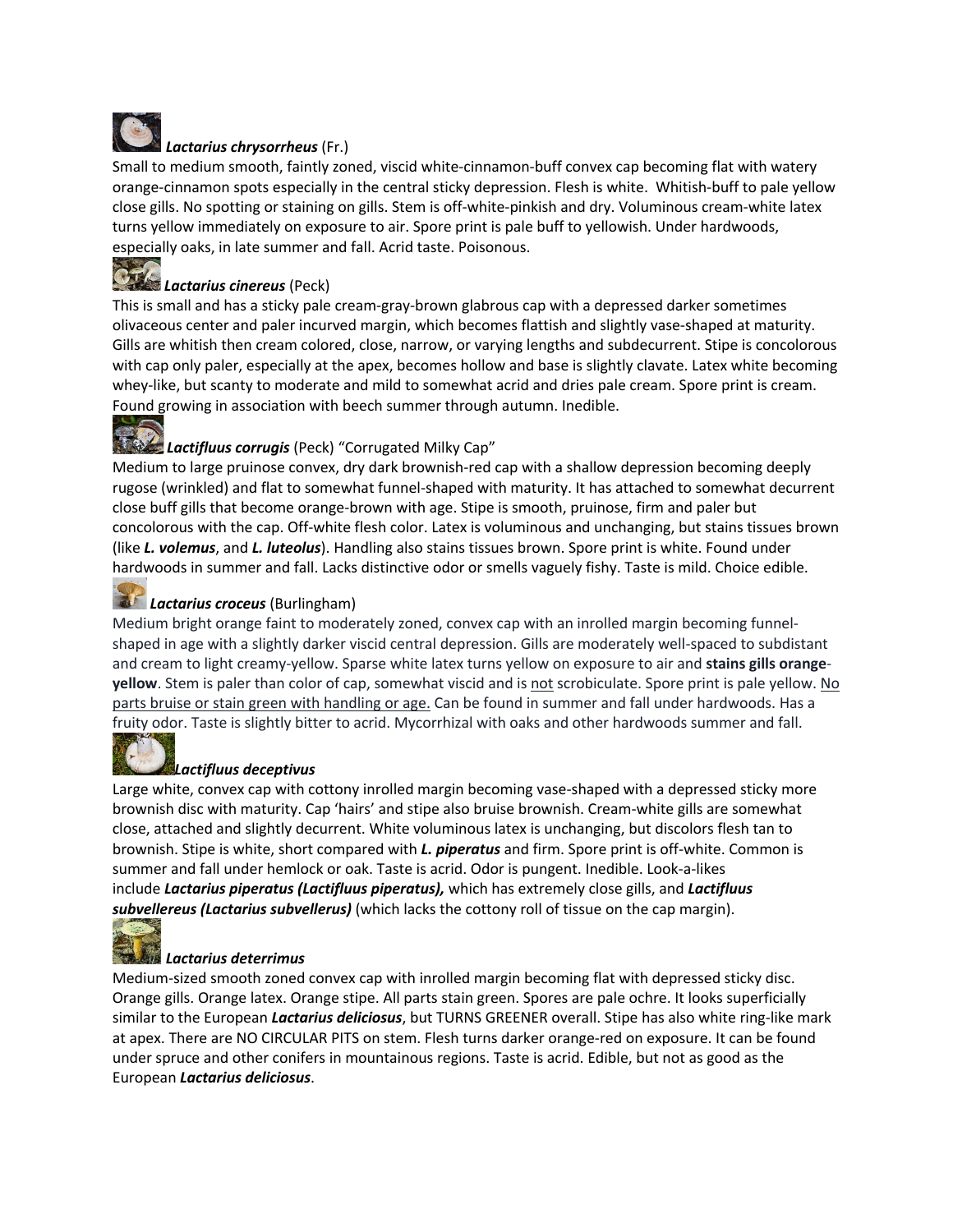

#### *Lactarius fuliginosus* "Sooty Milky Cap"

Medium-sized dry, velvety grayish-brown to buff convex cap becoming flat with a small central depression and darker spotting, except for the paler margin. Sometimes wrinkled in center while margin becomes grooved. Olive-buff to pinkish-buff gills are attached to slightly decurrent and crowded. Stipe is a paler version of the cap color, whiter at the apex and at the base, longer than the cap is wide, even, but tapered at the base. Sparse white latex that dries pink. Flesh stains pinkish with handling. Spore print is a pinkish-buff. Associated with hardwoods. Taste is slightly acrid. Inedible and possibly poisonous. Has potential insecticidal properties.



#### *Lactarius fumeacolor* Burlington

Medium to large mostly smooth, pink-gray viscid convex cap, with paler cream to almost yellowish central depression, becoming funnel-shaped with maturity. Gills are white to cream, close, narrow and attached to somewhat decurrent. It has voluminous white latex, which stains gills and flesh yellow-brown. Stipe smooth, cream, spotting yellow to yellow-brown. Found under hardwoods from spring through fall. Not common. Unknown edibility.



#### *Lactarius fumosus* "Smoky Milk Cap"

Medium sized dry cap that is dull light pale buff-brown with paler patches. Convex becoming flat with irregular paler margin and darker central disc. Gills are crowded to close, attached, slightly decurrent, and white to buff. Stem is color of cap, dry with a paler base, longer than the cap is wide and turns pinkish with handling. **White latex that doesn't change color, but stains gills and flesh pinkish-red**. Spore print is cream to buff. Can be found summer and fall in mixed forests. Taste is mild to somewhat acrid. Lookalikes include *Lactarius subplinthogalus* and *Lactarius fuliginosus*.



#### *Lactarius gerardii var. gerardii* (Peck)

Medium convex dry, smooth and vaguely velvety brown umbonate and wrinkled cap becoming flattish with central depression, and a scalloped margin. Distant gills are white and decurrent. Stem is concolorous with cap, smooth, slightly velvety, dry, paler at the apex and becomes hollow. Spore print is white. Latex is white, unchanging and quite voluminous. Can be found in summer and fall in mixed forests and under hardwoods, especially oak. Taste is mild to somewhat acrid.



#### *Lactarius gerardii var. subrubescens*

Medium convex dry, smooth medium to dark brown cap with a small umbo, wrinkled pellicle and a somewhat scalloped margin. Distant gills are different lengths, broad, white and decurrent. Stem is concolorous with cap, smooth, slightly velvety, dry, paler at tapered base and become hollow. Spore print is white. Latex is voluminous, white and stains flesh reddish-pink. Can be found in summer and fall in mixed forests. Taste is mild to somewhat acrid.

#### *Lactarius glaucascens*

Medium to large white dry, smooth convex cap with inrolled margin becoming flat with depressed center and showing brown spotting. Gills are white to cream. Stem is white and dry. Latex is white and moderately flowing. It gradually turns blue-green on exposure to air. Found in summer and fall. Acrid taste. Inedible.

#### *Lactarius glysiosmus*

Small smooth beige-gray-lilac-pinkish viscid convex cap with somewhat hairy inrolled margin and depressed knobbed center becoming flat. Gills are buff-beige-pink. Flesh and gills bruise brownish. Latex is moderately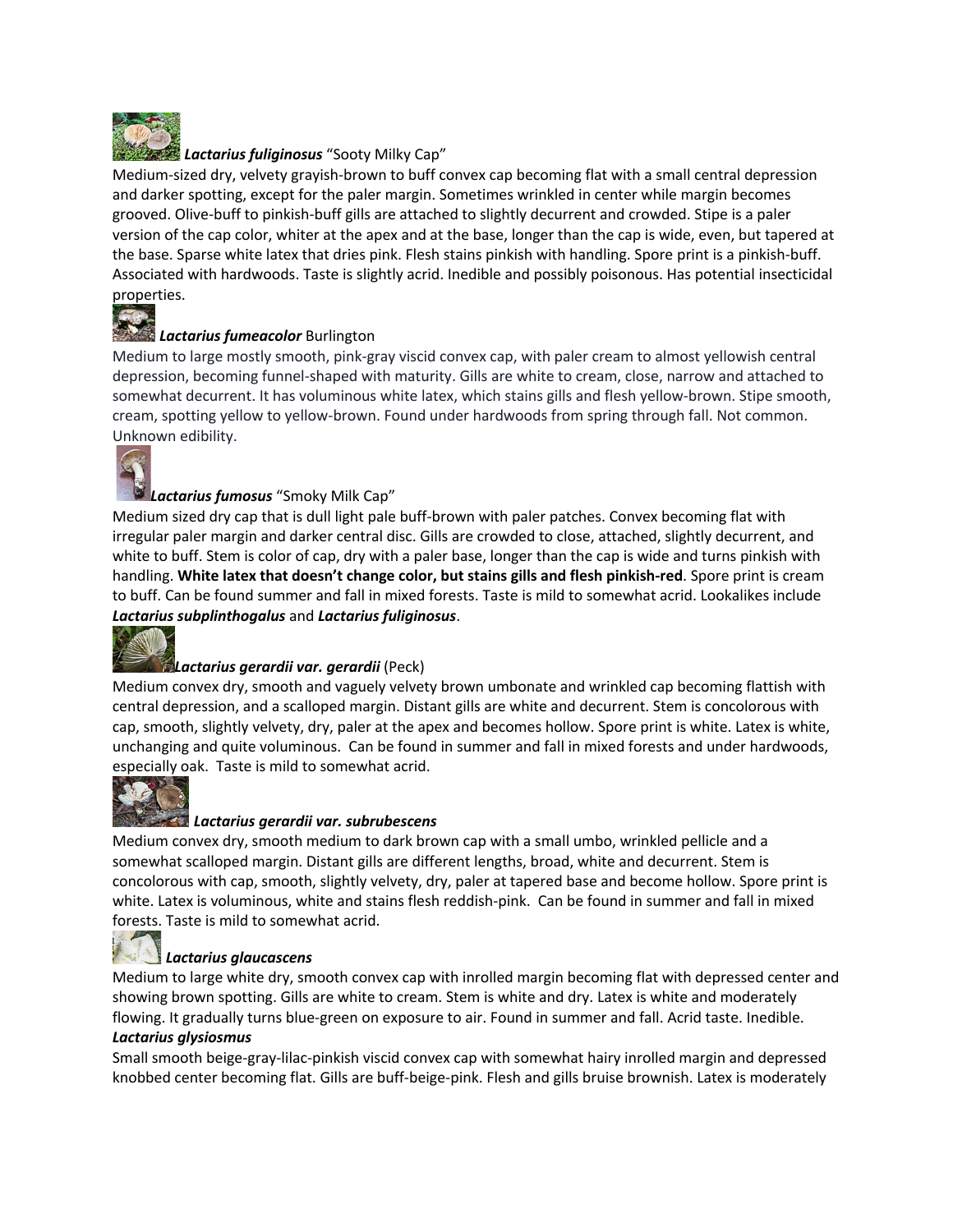sparse and white becoming watery. Stem is color of cap but paler. Spore print is creamy-white. Can be found with conifers and birch in late summer and fall. Odor of coconut. Taste is mild to slightly acrid.

#### *Lactarius griseus* Peck

Small gray-brown-pink dry hairy convex cap with darker brown radiating scales in center, with a depressed disc sporting a small knob, becoming flattish with age. Gills are of varying size, moderately-well spaced, cream to pale yellowish, forked at stipe apex and sub-decurrent. Stipe is dry and a pinkish-tan and becomes hollow. White latex is sparse and dries pale yellowish. Spore print is pale yellow. Fruits in autumn. It is found in mossy bogs and in humus is associated with conifers. Taste is slightly acrid. Unknown edibility.

## *Lactarius helvus (= Lactarius aquifluus)*

Medium fawn to pale pinkish-brown velvety, dry convex cap with inrolled margin, becoming slightly roughened, flat then slightly funnel-shaped with a shallow depressed central disc. White to pale pinkishcinnamon close, narrow gills of varying lengths, subdecurrent and often forked at stem apex. Stem is long relative to width of the cap, pruinose and paler than cap color. Has clear, watery latex that is moderate to scanty in volume, and that doesn't change color or stain. Spore print is buff. Grows in damp areas and in sphagnum moss under conifers and birch in summer and fall. Taste is mild. Smells of camphor, maple syrup, fenugreek or curry, especially on drying. Flesh is light pinkish or brownish.Mild tasting.

The more red-brown *Lactarius quietus var. incanus* also has an odor of maple syrup, but is more common in the southern states and its latex is white. Species names means 'honey-yellow'. Toxic when eaten raw. Another lookalike is *Lactarius camphoratus*, which is much smaller.

#### *Lactarius hepaticus* Plowright

Small moist, smooth, convex, glabrous, dark chestnut red-brown cap with inrolled margin and a shallowly depressed darker center, which sometimes bears a small umbo. Flattens and sometimes has crenulate margin with maturity. Attached to sub-decurrent closely-spaced gills that are pinkish-buff and age pinkishred. Stem is color of cap occasionally with a paler apex and a somewhat rugose-hairy base. Sparse latex is white not changing or slowly becoming yellow. Spore print is cream. Can be found in mossy damp areas under conifers, especially hemlock, in summer and autumn. Taste is mild to slowly acrid. Unknown edibility.



#### *Lactarius hibbardiae* (Peck)

Medium wine-brown to pinkish-gray-buff faintly zoned convex dry, pruinose cap often with slight central knob and with an inrolled margin becoming flat, then somewhat funnel-shaped and wavy in age. Gills are crowded to close, somewhat decurrent, cream to pinkish-buff. Latex is white becoming watery. Dry, pruinose stipe is color of cap but paler at the tapered base and becomes hollow. Spore print is whitish to cream. Can be found in mixed forests, often in sphagnum moss summer and fall. Has an odor of anise or coconut especially on drying. Taste is acrid. Unknown edibility.

#### *Lactifluus hygrophoroides*

Medium sized broadly convex smooth, dry orange-brown cap with slightly darker depressed center becoming somewhat funnel-shaped in age. Latex white, voluminous and not changing or staining flesh or gills. White to cream or pale yellowish-buff, broad, distant and somewhat decurrent gills. Stem is dry and a paler shade of cap color. White spore print. Can be found under hardwoods in summer and fall. Mild taste. Edible. *Lactarius imperceptus* Beardslee& Burlingham

Azonate light pinkish-brown, reddish-brown to cinnamon brown convex cap with inrolled margin and knob, becoming flat then subinfudibuliform. Gills are attached to somewhat decurrent pinkish-white and brown staining. Stipe is smooth, paler concolorous with cap, becoming darker with handling and with age. Flesh is thin, whitish, bruising yellowish. Latex is white to cream and often becomes yellowish, although very slowly. Spore print is pale whitish-cream. Found with hardwoods, especially oaks in summer and autumn. Taste is acrid.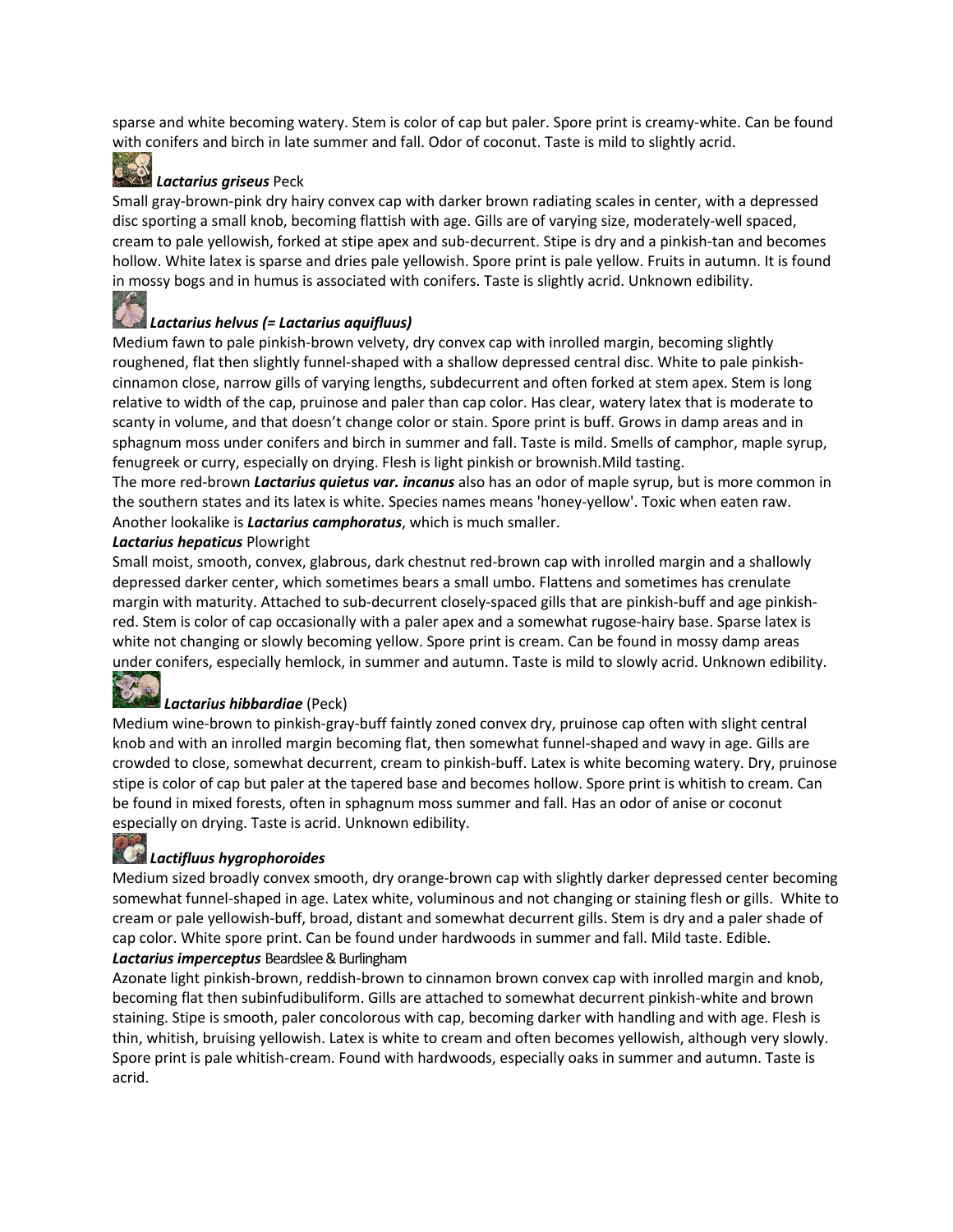

*Lactarius indigo* Large blue convex zoned cap with inrolled margin that becomes flat to slightly funnel-shaped with sticky central depressed disc and silvery-blue overall with age. Gills are indigo blue and closely spaced. Stem is same color as cap, dry and scrobiculate. Latex is bright neon indigo blue and sparse to moderate. It becomes slowly turns flesh green. Spore print is yellow to orange-yellow. Can be found in summer and fall in oak and pine woods. Taste is slightly bitter. Edible.



### *Lactarius lignyotus* "Chocolate Milk Cap"

Medium sized dark brown, smooth to rugose, velvety convex and knobbed and slightly depressed cap center with inrolled margin becoming flat. White gills become pale yellowish, are close to sub-distant, slightly decurrent and are sometimes edged brownish near stipe. Stem is brown, velvety, smooth and relatively long compared with width of cap. Top of stem exhibits reticulating lines which appear to be extensions of the gills. Base of stipe is white. Watery white latex is thin. Discolors and stains flesh pinkish-red. Spore print is ochre. Under conifers in late summer and fall. Mild to slightly acrid taste. Lookalikes include *Lactarius gerardii* **var***. subrubescens, Lactarius fumosus* and *Lactarius fuliginosus*.



## *Lactarius luridus* (Pers.) Gray

Medium convex viscid smooth brownish-ochre spotted cap with zonations and central depression lightly stained lavender to blue-purple. Flesh becoming blue-lilac on cutting. Cream gills forked at stipe apex and stained where handled bright blue-purple. Stem even, pruinose and cream colored stuffed and colored orange with basal orange mycelium. Latex white staining flesh purple. Spores are cream. Found with conifers including spruce and balsam as well as aspen hardwoods in autumn. Rare. Inedible. Similar especially to *Lactarius chelidonium*, but also to *Lactarius uvidus* and *Lactarius maculatus*.

## *Lactifluus luteolus* (Peck*)* "Fishy Buff Milk Cap"

Small to medium sized dry, somewhat pruinose white to buff colored convex cap becoming flat with a slight depression. White to cream gills bruise and stain brownish. Voluminous watery white latex discolors flesh dark brownish. Spore deposit is white to cream. Stem is like cap in being white to buff, dry, and somewhat velutinous. Taste is mild. Edible.

There is an odor of fish or crustaceans in mature fruitbodies. Can be found in mixed and hardwood forests in summer and autumn, especially where there are streams and the soil is sandy. Related to *Lactifluus volemus*, which also stains brown and has a fishy odor.

### *Lactarius maculatipes* (Burl.)

Medium cream-yellow to yellow-pink smooth, vaguely zoned convex viscid cap darker in center becoming flat then funnel-shaped with sticky depressed center. White to pinkish-buff close, narrow gills fork at stipe apex and are decurrent. White latex becoming pale yellow. Spore print is pinkish-buff. Viscid stem with scrobiculations (potholes) tapers at the base. Under hardwoods, especially oaks. Summer and fall. Bitter. Inedible.

#### *Lactarius maculatus*

Medium to large zoned, smooth gray-buff to dull gray to brownish-lavender convex cap with central depression becoming flat then vase-shaped and bearing rings of spots close to the margin. White to cream gills, sometimes forked, are slightly decurrent. White to creamy white latex stains tissues lilac. Stem is paler than cap, smooth, scrobiculate and hollow with maturity. Spore print is white. Can be found in mixed and hardwood forests in summer and autumn. Taste is mildly to strongly acrid. Unknown edibility.

#### *Lactarius mammosus*

Small to medium sized convex, smooth, slightly squamulose and slightly zoned, dry dark gray to gray-brown cap with depressed center becoming flat. White flesh. Pale ochre-cream gills are narrow and crowded. Stipe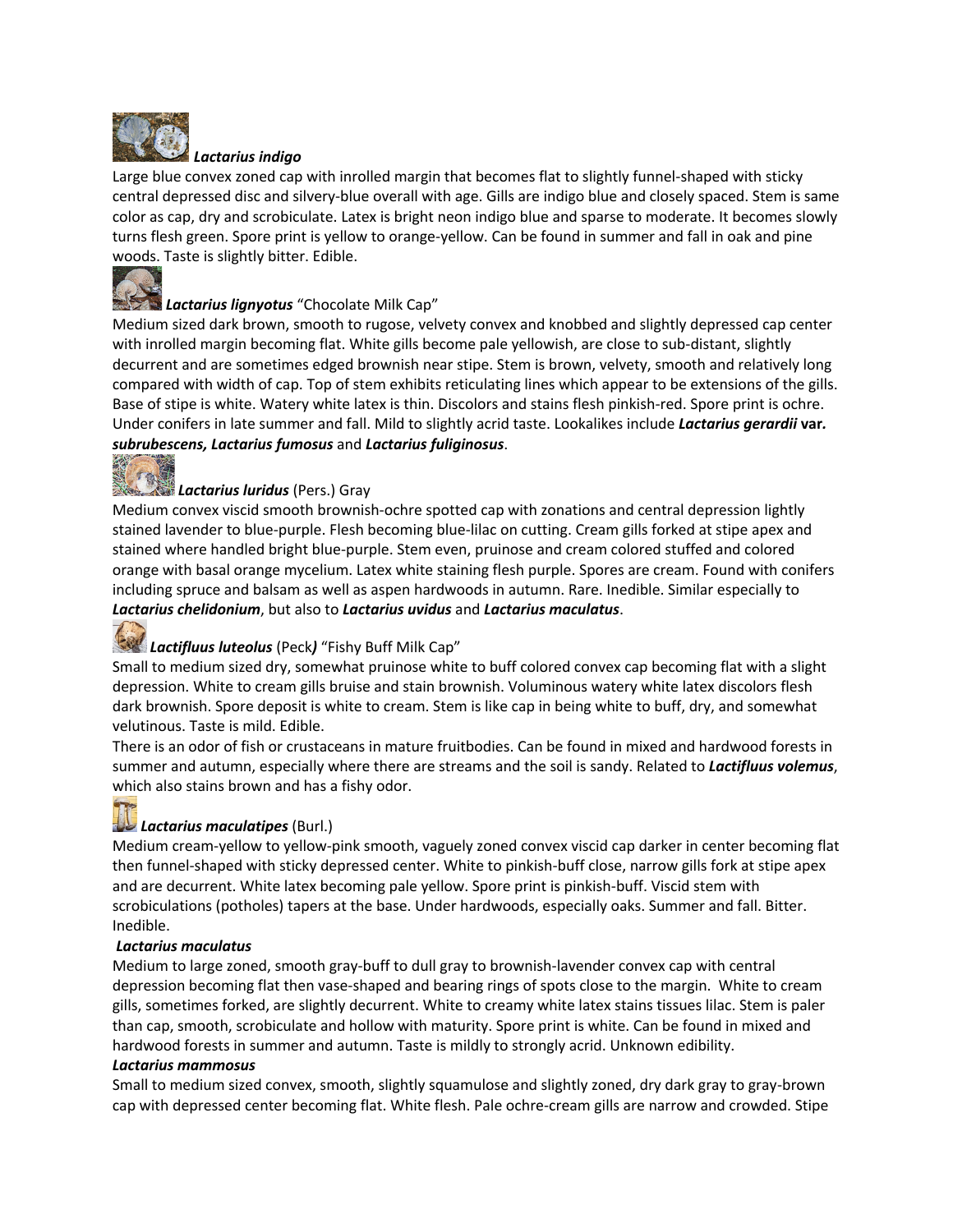is light gray to pinkish-brown, white at the tapered base and becoming hollow. Spore print is white. Latex is white and unchanging. Commonly found in coniferous forests as well as with birch and popular in late summer and early fall. Usually has the odor of coconut or anise. Taste is pungent. Inedible. The similar *Lactarius glysiosmus* is lighter in color and smaller with a stronger coconut odor.

#### *Lactarius mucidus var. mucidoides* (Burl.)

Medium smooth, gray-brown viscid convex cap with inrolled margin becoming flat with depressed darker and slightly knobbed central disc. Gills are white. Latex is white and voluminous, but dries gray-blue-green and discolors flesh tan to brownish. Stipe is color of cap, thin and sticky. Spore print is cream. It is found under conifers in summer and fall. Taste is acrid.



#### *Lactarius mutabilis* (Peck)

Medium smooth, zonate, pale to dark-brown convex viscid cap becoming flat with central depression and slightly wooly margin. Gills are white becoming yellowish. Watery white latex discolors or stains pinkishreddish to cinnamon. Smooth concolorous stem is dry. Spore print is whitish-cream. Odor of burnt sugar or maple syrup. Taste is mild. Easy to confuse with *Lactarius quietus var. incanus.*

# *Lactarius oculatus* (Peck) Burl. "Eyespot Milky Cap"

Small smooth, red-brown knobbed convex sticky cap becoming flat to funnel-shaped with pointed umbo in darker depressed center. Attached close, broad gills are pale pinkish-cream, slightly decurrent and stain pinkish cinnamon. Sparse whey-like latex. Stipe is pinkish-cinnamon, has basal white mycelium and hollows with age. Spore print is pale yellowish. Found in late summer and fall. Taste is slowly acrid. In sphagnum moss under conifers in summer and fall.

### *Lactarius peckii* (Burl.) "Peck's Milky"

Medium to large smooth, dry, zoned, brown-red broadly convex cap with inrolled margin and central knob on sticky, depressed disc. Stem is concolorous. And white voluminous latex. Bitter. Inedible.



#### *Lactifluus piperatus*

Large white to off-white smooth, dry convex cap with inrolled margin becoming flat with a dry depressed central disc. Gills are off-white to pale cream, very close and narrow. Latex white and voluminous. Stipe is white, dry, firm and long. White spore print. Inedible. Common in summer and fall. Acrid taste. Inedible. The similar-looking *Lactarius deceptivus* has a cottony margin, shorter stipe and tends to brown.

#### *Lactarius psammicola*

Zonate ochraceous-orange cap with hairy margin that is initially inrolled. Off-white, narrow gills are close, subdecurrent and becoming ochre with maturity. Voluminous white latex slowly stains white paper yellowis. Spores are yellow. Stipe is whitish, sometimes with orange scrobiculations. Mixed conifers and hardoods



#### *Lactarius psammicola* var. *glaber* (Hessler & A.H. Smith)

Medium to large orange and cream zoned convex **viscid** cap with slightly pubescent inrolled margin and depressed center becoming funnel-shaped and glabrous. Gills are pinkish-buff, narrow, close, sometimes forked, somewhat decurrent and become darker yellow-orange with age. Flesh sometimes bruises pinkishbrown. Stem is short and whitish with pot holes. Latex is sparse, whey-like and slowly stains gills pinkishcinnamon. Spore print is pinkish-cream. Grows gregariously under hardwoods, especially oaks. Taste is very acrid. Inedible. Like *Lactarius psammicola*, which has a hairier margin.

#### *Lactarius pubescens* **var***. pubescens,* Fries, "Downy Milky"

Medium to large white to cream dry convex cap having a sticky depressed center and a coarsely hairy inrolled margin that becomes flat to vase-shaped, somewhat smoother overall and more pinkish-orange on the disc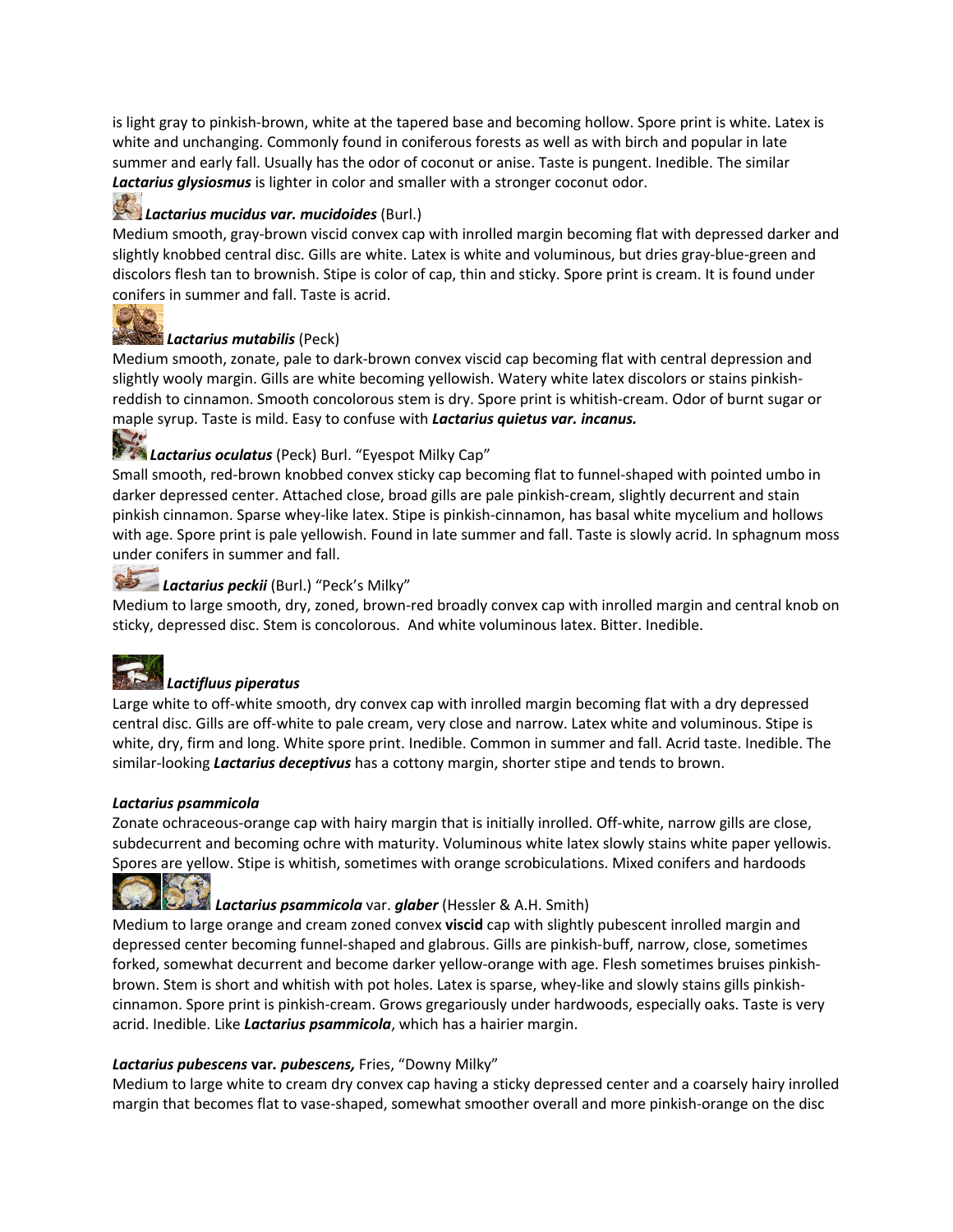with maturity. The white to cream gills are crowded, attached to subdecurrent, acquire a pale pinkish cast and bruise ochre-brown. The stipe is initially whitish and smooth, becoming hollow and yellow-brown from the base upward with a pinkish tinge at the apex. The spore print color is a pale pinkish cream. The latex is white, non-staining and unchanging. *Lactarius pubescens* can be found in damp areas under hardwoods, especially birch. Taste is acrid. Edibility unknown.

#### *Lactarius pubescens* **var.** *betulae* Hessler & Smith

Medium to large pale-yellow-blush (or orangish) convex cap that becomes funnel-shaped with a smooth central sticky depression and a hairy margin. Gills are whitish-yellow and subdecurrent. Stem is glabrous, apex is pale pink, base is ochre. May spot brownish. Latex is white to cream and changes to yellowish. Flesh is pale pinkish-white with yellowish staining. Spore print is cream. Under paper birch in late summer and fall. Fragrant **odor sweet, of geraniums**. Taste is slowly acrid. *Lactarius torminosus* has more orange-pink cap. Spore size is larger.

#### *Lactarius pyrogalus* Fries

Small to medium lightly zoned gray-brown to pink-gray cap. Gills are cream becoming ochre, attached, subdistant and slightly decurrent. Whitish flesh. Stipe is smooth, viscid to dry, paler than cap color. Latex is white, but **dries olive-green to blue-green**. Spore print is ochre. Under hardwoods, especially hornbeam and hazelnut in summer and fall. Odor is pleasantly sweet but taste is pungent. Inedible.

## *Lactarius quietus var. incanus* (Smith and Hessler)

Small to medium mostly smooth, slightly zoned convex wine or lilac-brown-gray cap with darker, sticky, depressed center and paler margin becoming flat to funnel-shaped with age. Margin slightly fibrillose. Whitish-pinkish close, narrow gills are forked at stipe apex. Latex is watery-white of moderate volume, unchanging, but **stains pale pinkish gills a darker reddish-cinnamon**. Stem is color of cap, dry, darker at the apex and paler at the base. Spore print is cream-white. Under hardwoods, especially oaks and beech in summer and fall. Somewhat fragrant with **odor of maple syrup or burnt sugar**. Slowly somewhat acrid taste.

#### *Lactarius rimosellus*

Small to medium convex brownish-red, slightly depressed cap becoming flat and then funnel-shaped with a **cracked or areolate pellicle**. Off-white gills are decurrent, narrow and sometimes forked near the stipe apex. Stem is concolorous with the cap, dry, subglabrous, tapered at the base and becomes hollow with maturity. Flesh is thin and off-white. Latex is white and unchanging. Spore print is cream. Under hardwoods, especially beech and oak in summer and early autumn. Uncommon. Odor is somewhat sweet to somewhat unpleasant. Inedible.



#### *Lactarius rufus* (Fries) "Red Hot Milky"

Small to medium dry, pruinose and sometimes lightly zoned, dark reddish-brown convex cap with inrolled margin, a small umbo in its shallowly depressed disc becoming flat and then somewhat funnel-shaped. Offwhite to pinkish-buff sub-decurrent narrow **gills darken with age**. Stem is a paler color of the cap, dry and whitish at the base. Becomes hollow with age. Voluminous **white latex reddens with age**. Cream spore print. **In sphagnum moss under conifers**, especially pines, from June through fall. Taste is slowly, but extremely acrid, perhaps the acridest of all *Lactarius* species. Not recommended for eating.

#### *Lactarius salmonicolor* R. Heim & Leclair

Medium to large orange glabrous zoned convex cap with inrolled margin becoming funnel-shaped with a viscid depressed disc in center. Gills are orange. Stem has scrobiculations (pot holes), and is orange, but paler at the apex. **Latex is sparse to moderate and orange-red**. No change in color with exposure to air. Found **associated with conifers** in summer and fall. Taste is mild. Edible.

*Lactarius sordidus* (Peck), "Ugly Milk-cap"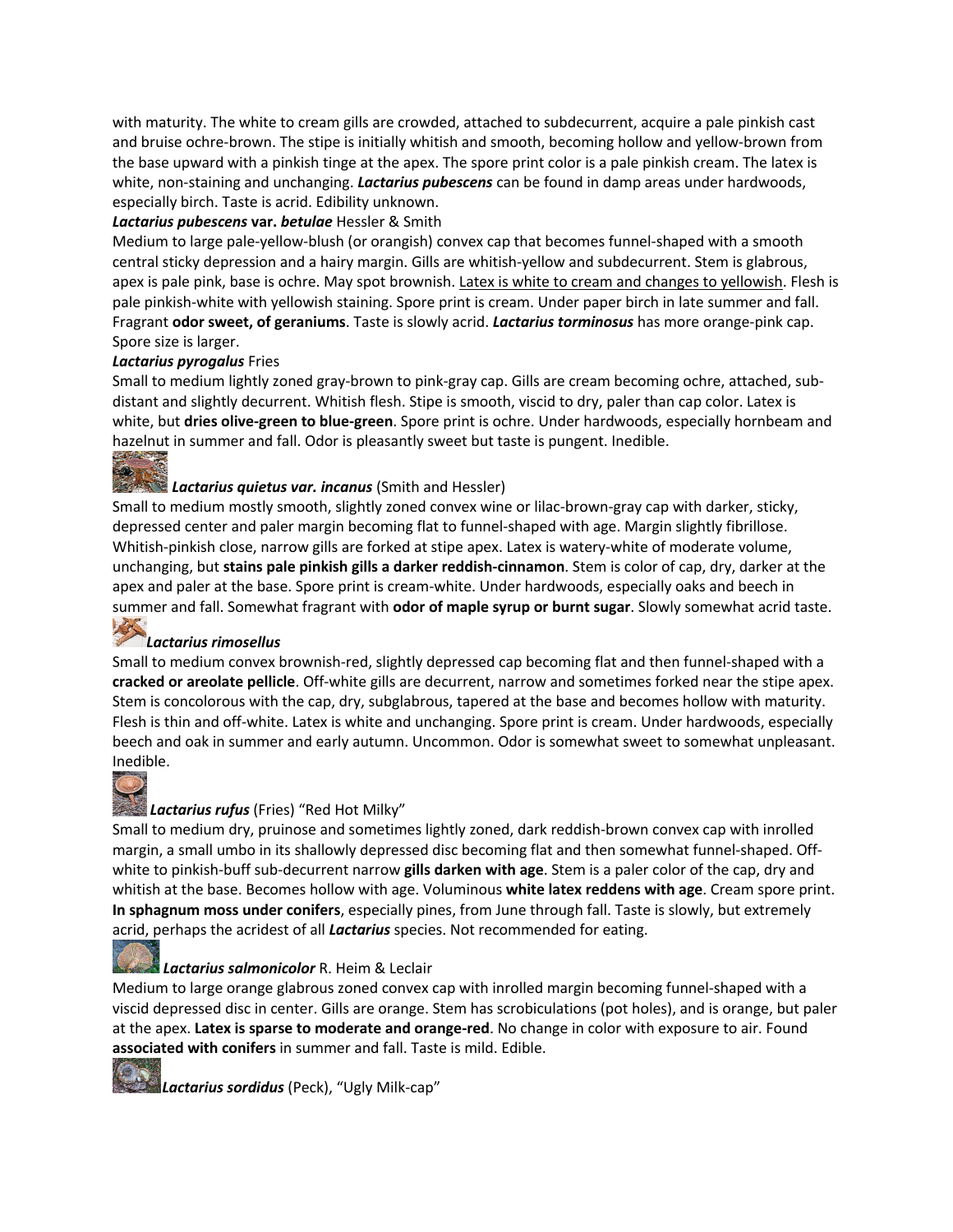**Olive-brown convex, zoned** cap with inrolled margin becoming flat to subinfundibuliform with a viscid, blackish depressed center. Gills are buff and discolor brownish. **Latex white but turns brownish-green** on exposure to air. The stipe is olive-brown and scrobiculate. Spore print is dull white. Mycorrhizal in mixed forests in summer and fall, but usually associated with birch. Often covered in dirt and debris. Taste is acrid.

### *Lactarius subplinthogalus*

Small or medium sized white-gray-brown convex viscid, smooth cap becoming flat to funnel-shaped with sticky and wrinkled depressed center and a scalloped margin. **White latex stains and flesh salmon-pink and dries pink**. Gills are creamy, broad, decurrent and distant. Stem is color of cap or paler and becomes hollow. Spore print is cream-buff. Under hardwoods. Taste is usually acrid. Unknown edibility.

## *Lactarius subpurpureus*

Medium sized smooth convex zoned cap that is pale wine-red that becomes flat with a depressed center and mottled green. Pinkish to wine-red gills. Latex is brownish-red and sparse becoming green. Stem is same color as cap and spotted with scrobiculations. Cream spore print. Stains green. Mild to peppery taste. Found under conifers in summer and fall.

## *Lactarius subvellereus*

Large white-buff dry, velutinous, convex cap becoming vase-shaped. Voluminous white latex discolors flesh tan to red-brownish. Close white to cream gills. Stem is white, dry, short and firm. White spore print. Can be found in summer and fall. Bitterly acrid taste. Inedible.

#### *Lactarius subvellereus var. subdistans*

Small to medium sized velutinous, whitish convex cap with inrolled margin becoming depressed on central disc. Gills are sub-distant, white-to cream and stain brown. White latex is voluminous and stains brown. Stem is white, short and firm. Fruits in summer and fall with hardwoods, especially oak in summer and autumn. Bitter taste. Inedible.

#### *Lactarius subvernalis var. cokeri* Hessler & Smith

Medium sized suede-like white to grayish-buff convex dry cap that becomes flat with a shallow central depression. Gills are white to buff, attached to subdecurrent, crowded and forked at stipe apex. Stipe is offwhitish, becoming hollow. Off-white tissues bruise salmon-pink with cutting or handling. Pale buff-yellow spore print. Unchanging white latex slowly stains salmon-pink. Mild to slightly and slowly acrid (taste for 2 min.) Under hardwoods, especially oaks.

## **SALAT**

TA

## *Lactarius thyinos* A.H. Smith

This is a bright orange small to medium sized faintly zoned fruitbody with an inrolled margin and orange latex, which is unchanging. (It is the only orange lactarius with orange milk that doesn't turn green with handling or staining). The cap is convex initially and expands and flattens or becomes somewhat vase-shaped with a central sticky depression by maturity. Orange gills are attached and sometimes subdecurrent. Orange latex gradually stains gills reddish. Stipe, which often has scrobiculations (depressed pot holes) is sticky at apex and has a tapered base. Stem hollows with age. Spore print is light yellow in color. Common in swampy areas under conifers, especially Northern White cedar in summer and fall. **Slightly fragrant. Mild** taste. Edible.



#### *Lactarius torminosus* (Schaeff.: Fr.) (Type species for *Lactarius*)

Medium to large pale yellow-salmon-blush (center) colored somewhat zonate convex cap with glabrous depressed viscid center and hairy margin becoming flat, then funnel-shaped with maturity. Gills close to crowded, sometimes forked at stem, whitish-yellow becoming pinkish-orange and turning tannish in maturity. Latex creamy-white and moderately voluminous. Color does not change. Stipe is pinkish-yellow and